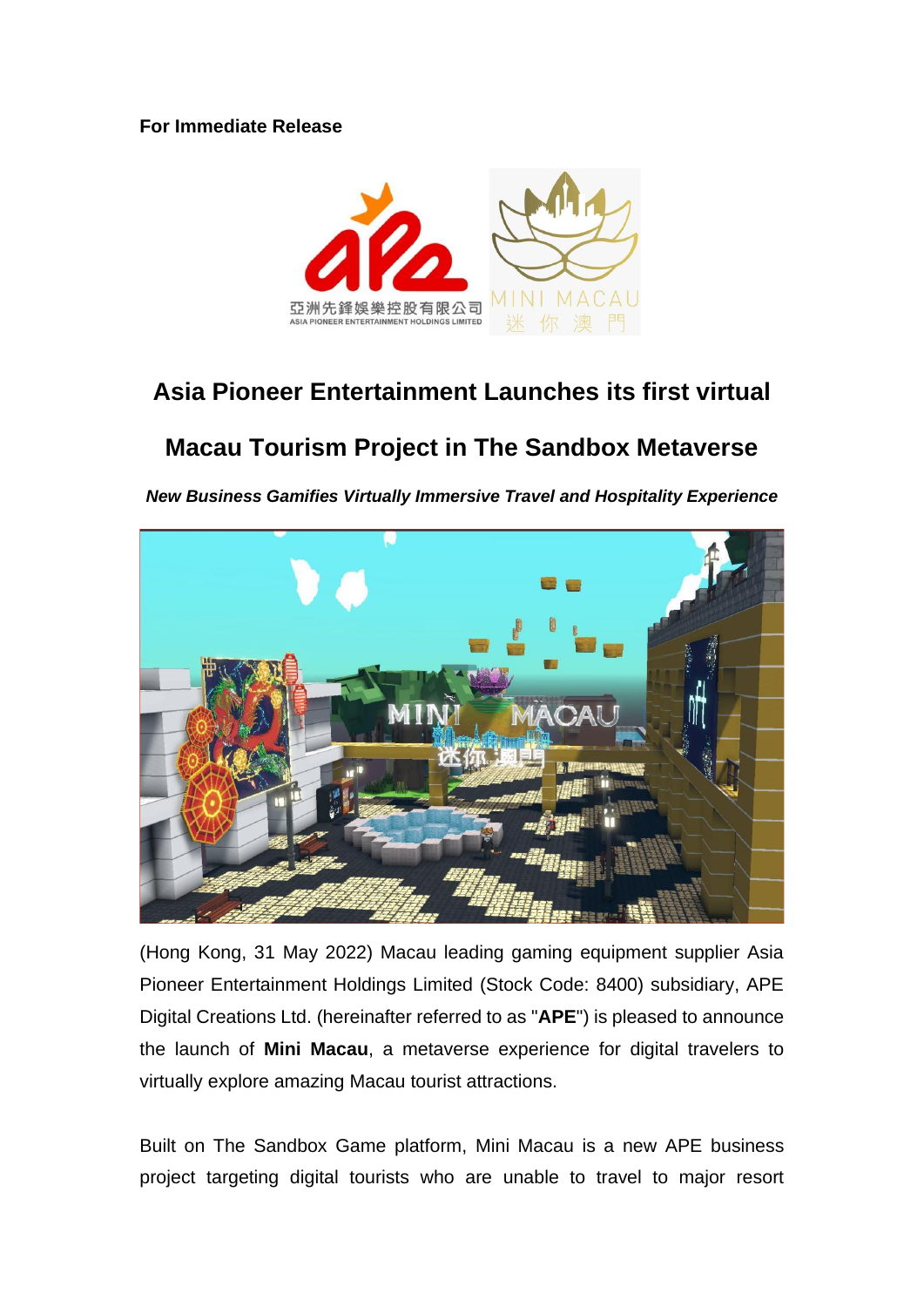destinations due to COVID restrictions. Mini Macau's virtual land consists of some of the most famous Macau tourist attractions such as the Macau Tower, The Senado Square, Ruins of St Paul's and the Ah Ma temple; initially launched on The Sandbox's Game Maker gallery.

Players can download The Sandbox Game Maker and find Mini Macau in Draft Gallery: <https://www.sandbox.game/en/create/game-maker/>.

**APE Holding's CFO and Executive Director Mr Tony Chan Chi Lun** said, "The launch of Mini Macau is APE's first foray into the metaverse via Sandbox. We are delighted to have three local real-life Macau brands in our Mini Macau: Choi Heong Yuen Bakery, Seng Fung Jewellery and O Junco de 9 Jades restaurant. The virtual mini-shops have been built to showcase our cooperation with real retail brands from Macau on the metaverse. To engage with players/digital travellers, we have designed two skill-based games: The"Fortune Cookie" treasure hunt and "Avoid the Tourists" games. Players that complete these challenges can win real life prizes redeemable in Macau. We hope to expand Mini Macau to other Macanese brands for advertising and for online to offline booking/ecommerce opportunities."

Mr Chan also stated: "Mini Macau will serve as a prototype for the future development of our own metaverse travel and hospitality platform, called the "Resortverse." In our Resortverse, we plan to bring real life resorts and travel destinations into the metaverse and provide a platform with gamification and rewards. Our travel and hospitality metaverse platform will enable resorts and merchants to engage with digital travellers with online gamification and offer real offline rewards and coupons that can benefit their businesses. An increase in virtual travel through our immersive metaverse would attract new foot traffic to real life resorts and travel destinations. Our plan is to launch our Resortverse travel and hospitality platform by year end 2022."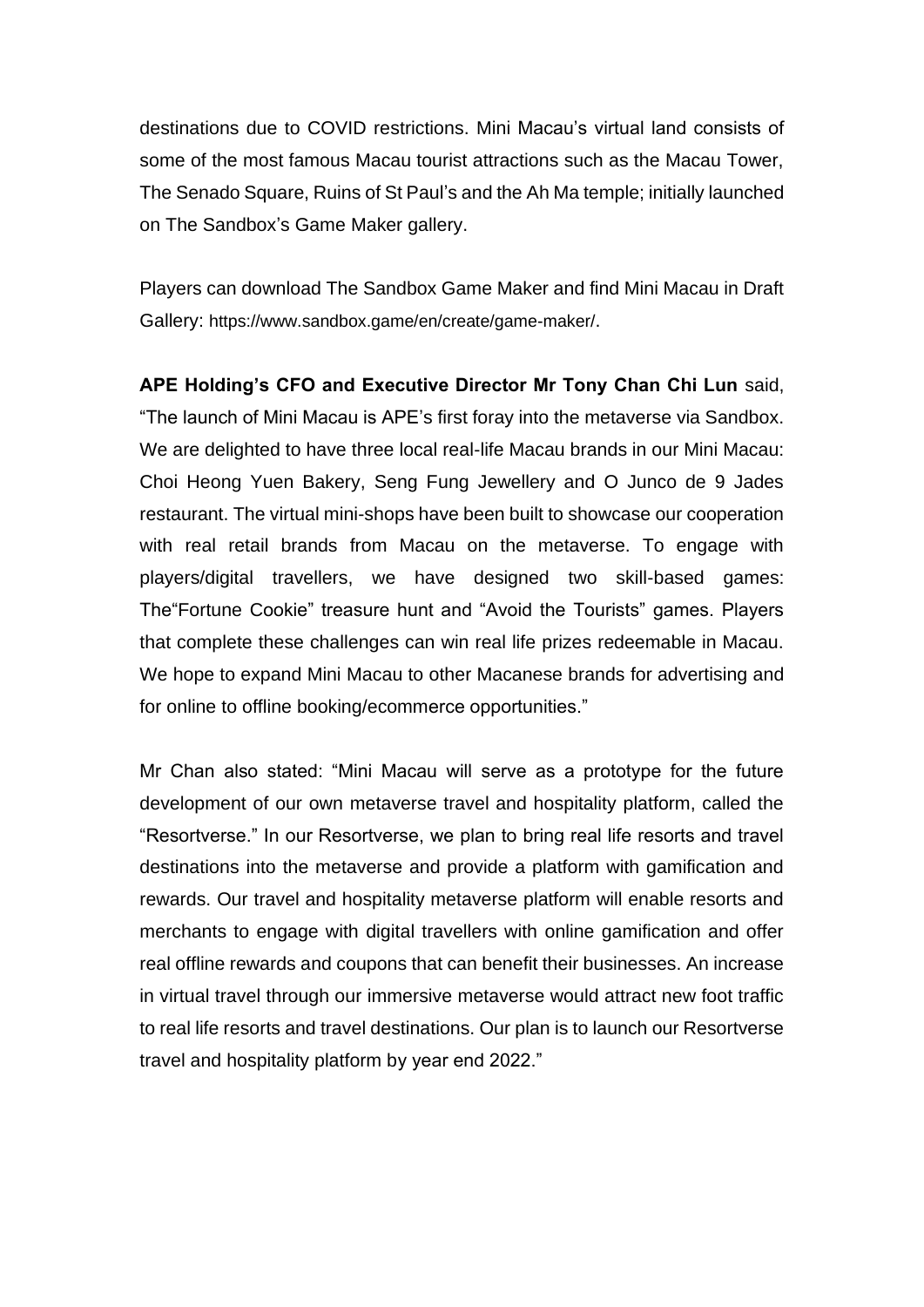|   | Entrance of Mini Macau on The<br>Sandbox Game via The Senado<br>Square                                                                                |
|---|-------------------------------------------------------------------------------------------------------------------------------------------------------|
| W | Ruins of St. Paul's is a 3D replica<br>of the actual ruins in Macau<br>where players can experience by<br>wandering around and taking<br>photographs. |
|   | Macau<br>brands<br>Real<br>and<br>restaurants can be found in Mini<br>Macau.                                                                          |
|   | Play our cookie game sponsored<br>by Choi Heong Yuen Bakery and<br>cookie<br>win<br>prizes<br>real<br>redeemable in Macau.                            |
|   | Ride the Macau ferries across<br>our mini harbor.                                                                                                     |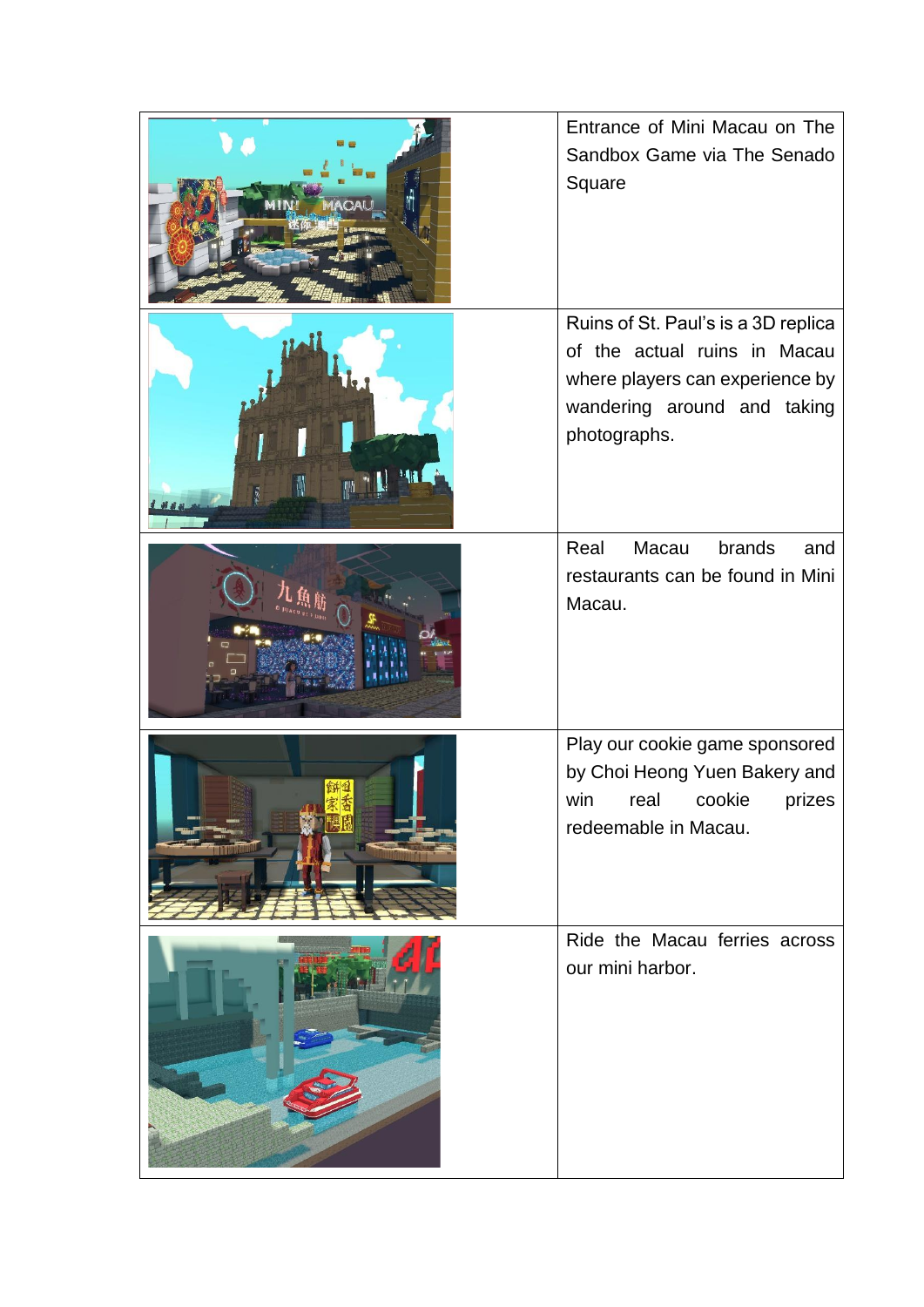|  | The NFT Gallery is a place open<br>to any artist where they can<br>showcase their artwork to other<br>tourists. |
|--|-----------------------------------------------------------------------------------------------------------------|
|  | APE Holding's CFO<br>and                                                                                        |
|  | Executive Director Mr.<br>Tony                                                                                  |
|  | Chan Chi Lun said the Mini                                                                                      |
|  | Macau project has synergies                                                                                     |
|  | with APE's existing business with                                                                               |
|  | integrated resorts in Macau and                                                                                 |
|  | throughout Asia.                                                                                                |

### **For High Resolution Photos, please refer to:**

[https://drive.google.com/drive/folders/1KDARgV](https://drive.google.com/drive/folders/1KDARgV-uujbzGCHu1Jp9ksCCdEQEhV41)[uujbzGCHu1Jp9ksCCdEQEhV41](https://drive.google.com/drive/folders/1KDARgV-uujbzGCHu1Jp9ksCCdEQEhV41)

### **Download The Sandbox Game Maker:**

https://www.sandbox.game/en/create/game-maker/

#### **Mini Macau Demonstration Video:**

<https://youtu.be/Esed-Pjouvk>

## **Mini Macau Official Website:**

https://www.mini-macau.com

# **Social Media Pages:**  https://linktr.ee/asia\_tigers\_club

**-End-**

## **About APE Holdings**

Asia Pioneer Entertainment Holdings Ltd. is a company listed on the Hong Kong Stock Exchange's GEM Market with ticker symbol 8400.hk. In 2022, APE formed APE Digital Creations Ltd. to engage in digital businesses and participate in opportunities related to the metaverse. Please visit [http://www.apemacau.com](http://www.apemacau.com/) for